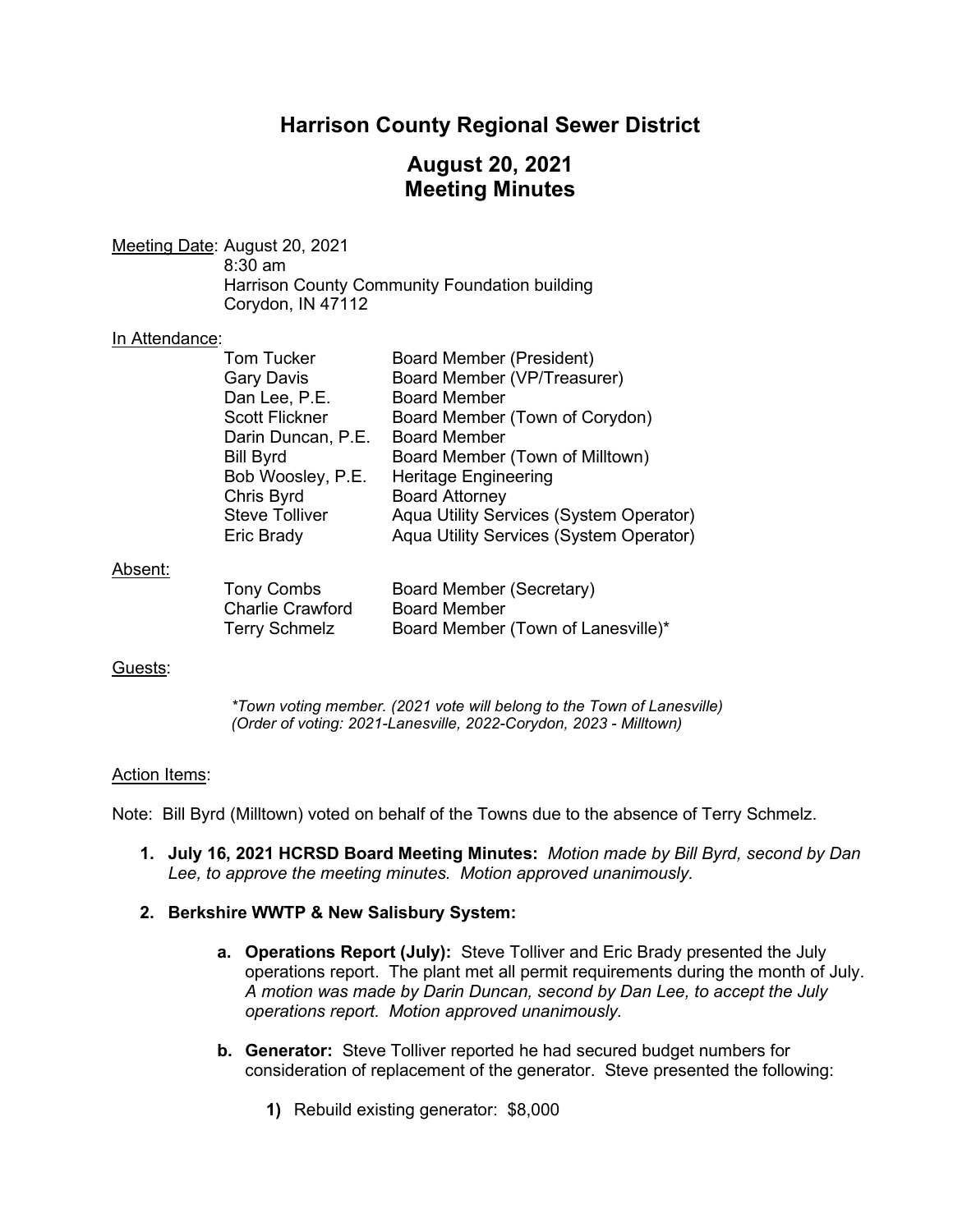- **2)** New Generator: A replacement generator sized large enough to handle the future expanded WWTP is approximately \$68,000.
- **3)** Rent: Rental units can be obtained for approximately \$2,000 per month in the event of an emergency.

Steve recommended the Board hold off on purchasing a new unit and simply allow him to rent a unit if an emergency arises. The purchase of the new unit will be put on hold until the WWTP expansion project occurs. The Board was in agreement with this recommendation.

## **3. Berkshire WWTP Expansion:**

**a. Budget:** The overall project now will only consist of two (2) components: 1) Effluent FM Replacement Project and 2) WWTP Expansion Project. The Berkshire Collection System Replacement Project has been dropped from consideration. The District will no longer seek funding for improvements to the private collection system. The owners of the Mobile Home Park system will be held responsible for maintenance of their system.

| <b>Effluent FM Replacement Project</b> | \$180,000   |
|----------------------------------------|-------------|
| <b>WWTP Expansion Project</b>          | \$2,067,000 |
|                                        | \$2,247,000 |

- **b. Preliminary Engineering Report (PER):** The PER is being revised to show the Berkshire Mobile Home Park Collection System is no longer a part of the project. Removing this component from the PER will improve the District's chances of securing funding for the Effluent FM and WWTP Expansion Projects. Heritage Engineering will submit the revised PER by August 27, 2021.
- **c. State Revolving Fund (SRF):** The District did not score high enough during this round of funding to secure subsidized low interest funding from SRF. A major issue with the submittal was the private collection system in the mobile home park. Removing that component from the request will greatly improve the District's chances of securing funds from SRF. The next round of SRF funding will happen in July of 2022. Due to the immediate need for the Effluent FM Replacement Project to occur the District is looking at short term funding options to complete this portion of the work immediately. The District plans to approach the County for funding, if that falls thru the District may look to the Harrison County Community Foundation or local lending institutions. The Effluent FM Replacement Project is needed to allow on-going development to continue in New Salisbury. Without this project being completed IDEM may step in and put a no tap ban on the District which would shut down the on-going Kepley Fields Development.
- **d. State Water Infrastructure Funding (SWIF):** The Indiana Finance Authority (IFA) has informed the District that their PER submitted on the Berkshire system will automatically be considered for SWIF grant funding. The PER submitted at that time still included three components: 1) Effluent FM Replacement Project, 2) WWTP Expansion Project, and 3) Berkshire Collection System Replacement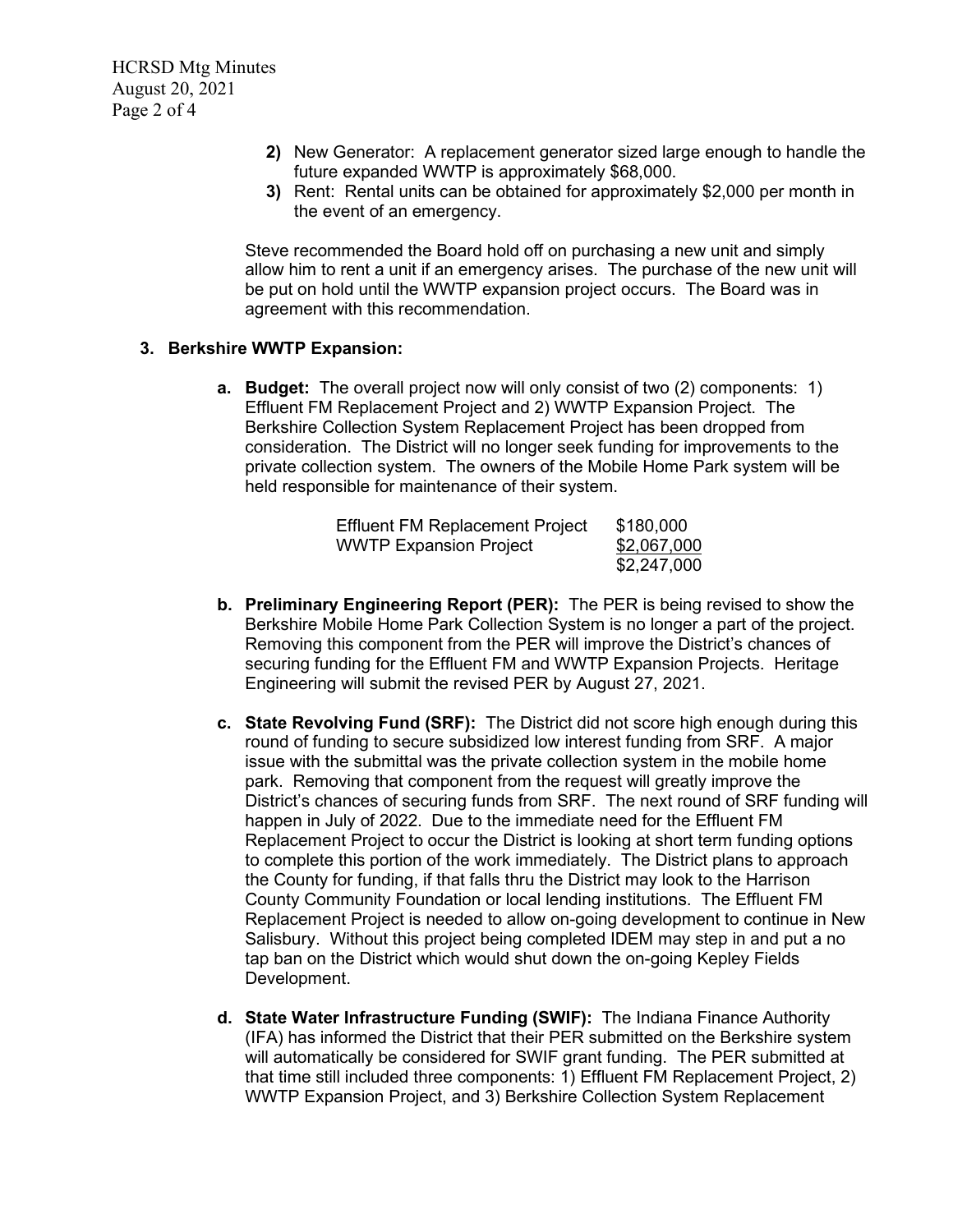HCRSD Mtg Minutes August 20, 2021 Page 3 of 4

> Project. A decision on SWIF awards is expected on August  $27<sup>th</sup>$  (per information listed on the State's website). Note: the Berkshire Collection System Replacement Project work is still included in the grant application. Should SWIF funds be secured for this work then this item will be re-visited by the District.

**e. Effluent FM Replacement Project:** Bidding is underway. Bids will be opened at the September 17, 2021 Board Meeting. Bids shall be held for a minimum of 90 days to allow the District time to secure the funding needed. The District discussed adding the following work to be performed as part of this project:

*A flow meter will be added at the influent MH to record flows from the Berkshire MHP. The influent FM from the District's Star Gas Lift Station will be re-routed to connect downstream of the flow meter. This will allow for direct readings of the MHPs flows*. *The estimated budget for this additional work is approximately \$20k.*

- **f. County Funding:** Tom Tucker and Bob Woosley will approach the County to request funding for the Effluent FM Replacement Project (\$180,000) and the addition of the flow meter (\$20,000). Total request = \$200,000. The request to the County will not be made until the Commissioner's October meeting (after the Bid Opening date for the Project). On the outside chance the District secures SWIF funding for this work then a request to the County will not be made.
- **g. Mobile Home Park Collection System:** *A motion was made by Darin Duncan, second by Bill Byrd, to begin billing Flagship Communities (formerly SSK) based on actual flows beginning on November 1, 2021 (this would be for their October flows). Flow readings would be based on the difference between the flow meter readings at the WWTP and the Star Gas Lift Station readings. Readings will be taken in this manner until such time the new flow meter has been installed at the mobile home park. Motion approved unanimously.* Note: it was discussed this letter would not be officially sent until after the August  $27<sup>th</sup>$  SWIF funding awards have been made. The District does not anticipate receiving SWIF funds but on the outside chance funds are secured (and the Collection System work is funded via SWIF) then this item will be re-visited.

## **4. Treasurers Report:**

- **a.** *Motion made by Darin Duncan, second by Bill Byrd, to approve the July Treasurer's Report. Motion approved unanimously.*
- **b.** *Motion made by Gary Davis, second by Darin Duncan, to pay the following claims. Motion approved unanimously.*

| <b>District Checking Account:</b>                             |            |
|---------------------------------------------------------------|------------|
| i. Harrison REMC-WWTP electric service                        | \$1,348.54 |
| ii. Duke Energy - lift station electric service               | \$28.23    |
| iii. Town of Corydon - July sewer bills                       | \$9,967.74 |
| iv. Aqua Utility Services - WWTP Op., LS Maint., Misc. Maint. | \$5,840.42 |
| v. Lanesville Utilities - July sewer bills                    | \$604.09   |
| vi. CAN Surety                                                | \$147.00   |
|                                                               |            |